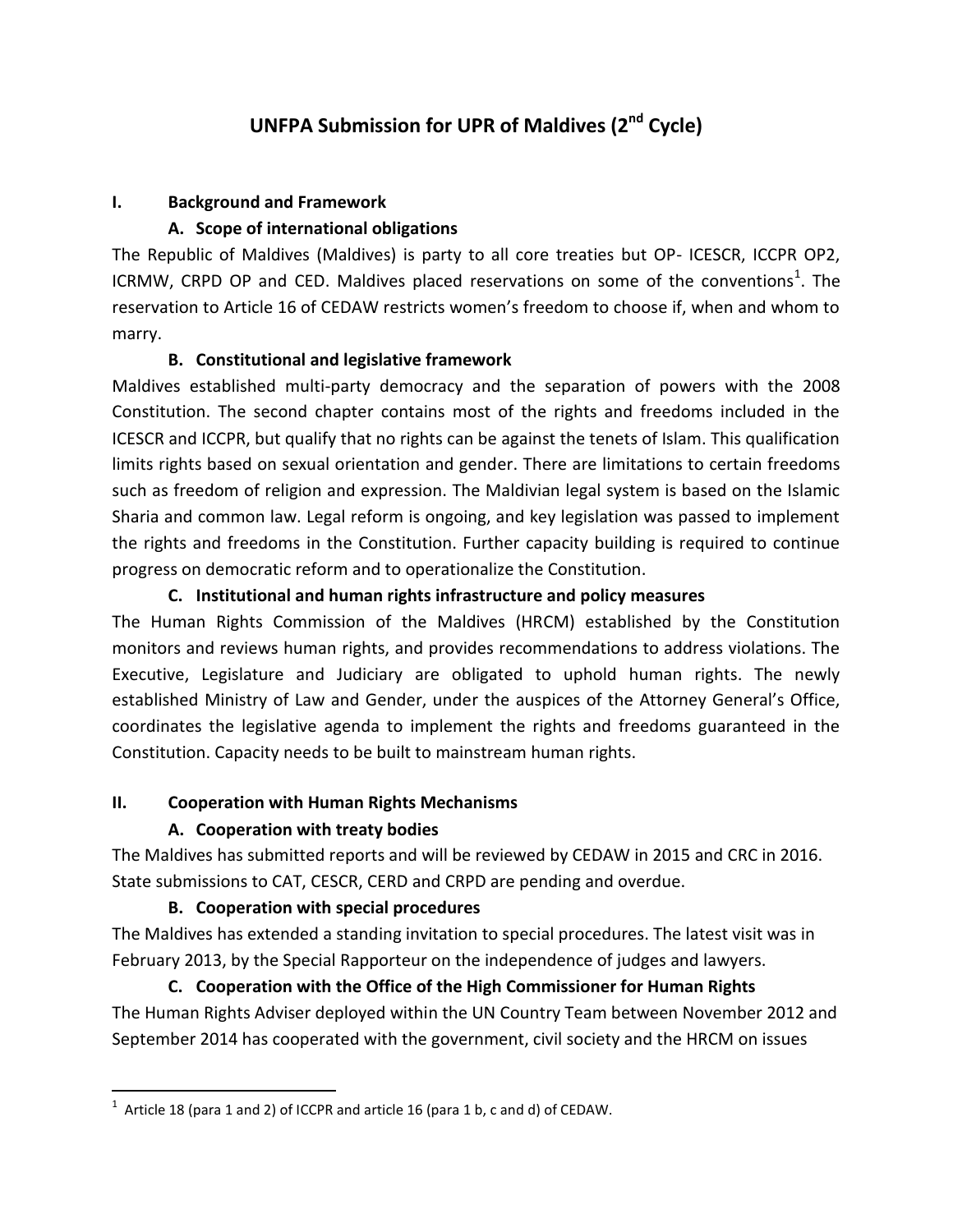related to international human rights mechanisms and incorporation of international human rights standards in key legislation and policies.

# **III. Implementation of International Human Rights Obligations**

# **A. Equality and non-discrimination**

# *Sexual orientation and gender identity*

Homosexuality in Maldives is a criminal offence<sup>2</sup>, and non-heterosexual orientation or gender identity leads to discrimination by state institutions and stigmatization by the general public. Public declaration of homosexuality and sex out of wedlock is an offense according to the Sexual Offenses Act.

Stereotypes of homosexual men are often portrayed in the media as effeminate and objects of ridicule. The public sector family planning programme including condoms is couple based.

Individuals suspected or perceived as homosexuals or transgender face intimidation and overt threats. There have been incidents of violence and assault, including the 2012 case where a journalist, LGBT rights advocate and former Amnesty Prisoner of Conscience Hilath Rasheed was almost killed with a knife<sup>3</sup>. Subsequently he fled the country to avoid further attacks. In June 2014, a homosexual Maldivian who was granted asylum in New Zealand made headlines as a transvestite that spurred heated debate in mainstream and social media, including calls for violence. The President's Office stated that such individuals would be persecuted according to the country's laws on return to the Maldives<sup>4</sup>. The unsafe environment for LGBT persons is exacerbated by increasing intolerance and religious conservatism.

## *Recommendatio*ns

- Decriminalize homosexuality and non-mainstream gender orientations.
- Ensure protection from human rights violations based on sexual orientation and gender identity, including through law reform to prevent hate crimes, as well as sensitization of judiciary, policy, health and other service providers.

# **B. Right to life, liberty and security of the person**

## *Gender based violence*

 $\overline{\phantom{a}}$ 

Research<sup>5</sup> show 1 in 3 women between the ages 15 and 45 reported physical or sexual violence at least once in their lives. 1 in 5 women are abused by their intimate partner.

Maldives has progressed through enactment of the Domestic Violence Prevention Act in 2012, which the Family Protection Authority was established to oversee. The Sexual Harassment

 $^2$  Maldivian Penal Code 2014, Chapter 410, Article 411

<sup>&</sup>lt;sup>3</sup> [http://www.haveeru.com.mv/ismail\\_hilath\\_rasheed/42514,](http://www.haveeru.com.mv/ismail_hilath_rasheed/42514) 6 June 2012

<sup>4</sup> [http://minivannews.com/politics/maldivian-asylum-seekers-assured-of-prosecution-upon-return-says](http://minivannews.com/politics/maldivian-asylum-seekers-assured-of-prosecution-upon-return-says-presidents-office-86360)[presidents-office-86360,](http://minivannews.com/politics/maldivian-asylum-seekers-assured-of-prosecution-upon-return-says-presidents-office-86360) 3 June 2014

<sup>&</sup>lt;sup>5</sup> The Maldives study on Women's Health and Life Experiences, Ministry of Gender and Family, 2007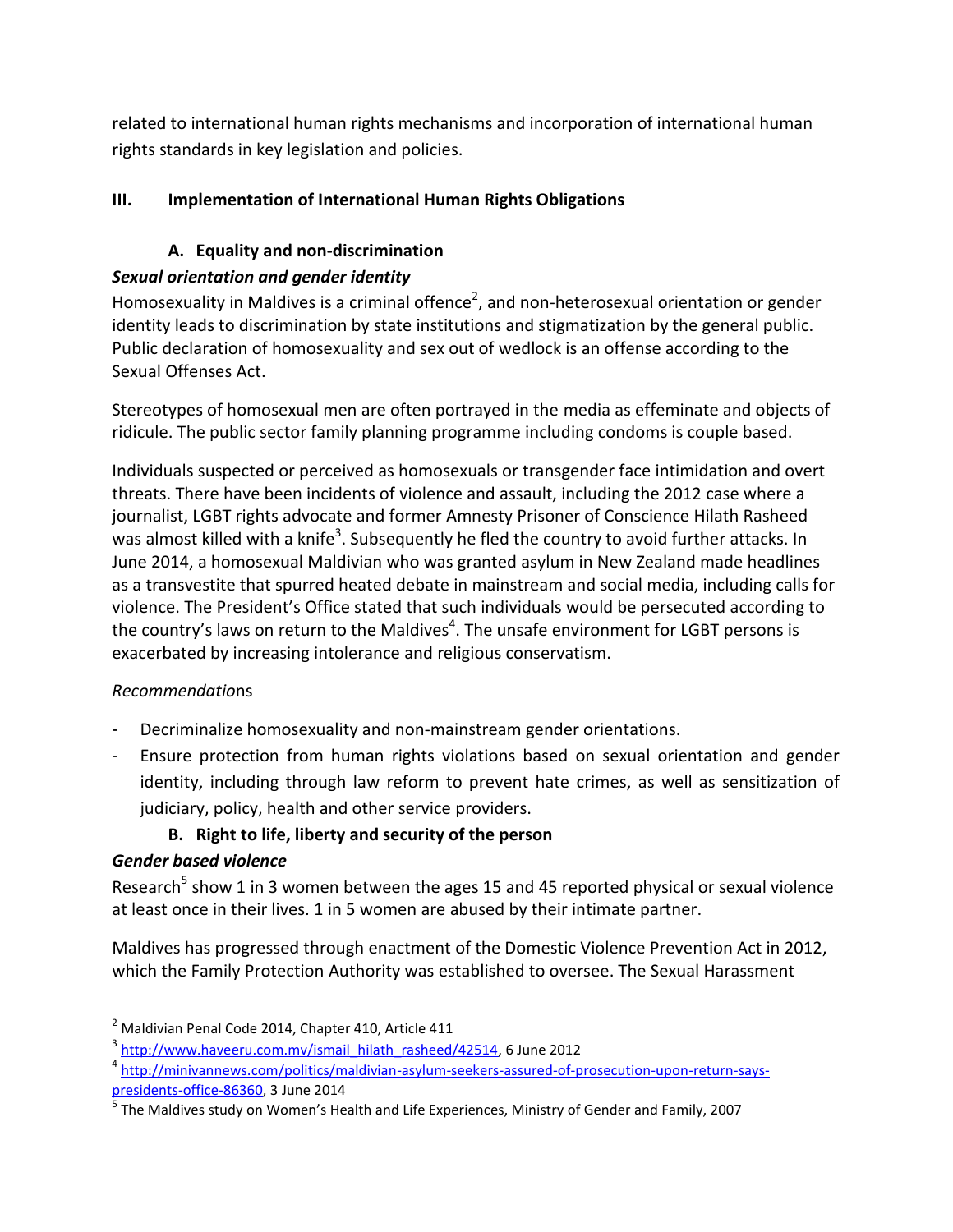Prevention Act and Sexual Offences Act, which criminalizes marital rape, were passed in 2014. The Government created awareness on gender based violence and the Domestic Violence Prevention Act, through outreach in cooperation with civil society. The 16 days of activism against violence against women is marked each year by the Government, with support from media organizations.

A shelter was established in Male' for survivors of violence and abuse, however it is used to house other vulnerable populations as well. Four safe homes were established in the islands. There are no programmes for rehabilitation of perpetrators of violence and staff working in the shelter and safe houses lack adequate training and skills.

#### Reco*mmendations*

- Institutionalize systematic training and capacity building to prevent, respond and monitor gender based violence through health, judiciary, police and social services
- Ensure resources in the justice system to investigate violence cases, punish perpetrators, provide for remedies and guarantees of non-repetition
- Provide adequate resources to Family Protection Agency to coordinate a cross sector response and hold relevant institutions accountable for implementation of the law.

## **D. Right to privacy, marriage and family life**

### F*amily Planning*

Unmet need for family planning is 28% among the married population<sup>6</sup> and there is social condemnation and criminalization of out of wedlock pregnancy. The criminalization includes underage girls falling pregnant as a result of abuse and lead to expulsion from school.

There have been media reports of infanticide<sup>7</sup>. Police recorded 8 infanticides in 2012 and 10 in 2013. There is evidence of risky illegal abortions, in some cases causing death of women<sup>8</sup>. Between 2009 and 2012 the cause of two out of the 19 maternal deaths was unsafe abortions<sup>9</sup>. 9 out of 14 maternal deaths during 2003 to 2007 were related to unwanted pregnancies.

Family planning outreach efforts are inconsistently implemented by the health service providers leaving gaps. There is no mechanism to systematically update skills of the providers.

Re*commendations*

 $\overline{\phantom{a}}$ 

 $^6$  Ministry of Health (MOH), 2010, Maldives Demographic and Health Survey 2009

<sup>&</sup>lt;sup>7</sup> <http://minivannews.com/politics/baby-girl-found-concealed-in-a-bag-pronounced-dead-85591><sub>,</sub> [http://minivannews.com/society/couple-charged-with-murder-after-allegedly-aborting-burying-five-month-old](http://minivannews.com/society/couple-charged-with-murder-after-allegedly-aborting-burying-five-month-old-foetus-57398)[foetus-57398](http://minivannews.com/society/couple-charged-with-murder-after-allegedly-aborting-burying-five-month-old-foetus-57398)

<sup>8</sup> MOH, 2011, Synopsis of Maternal Deaths of the Year 2010

 $9$  MOH, 2008, Maternal Death Synthesis Report 2003 to 2007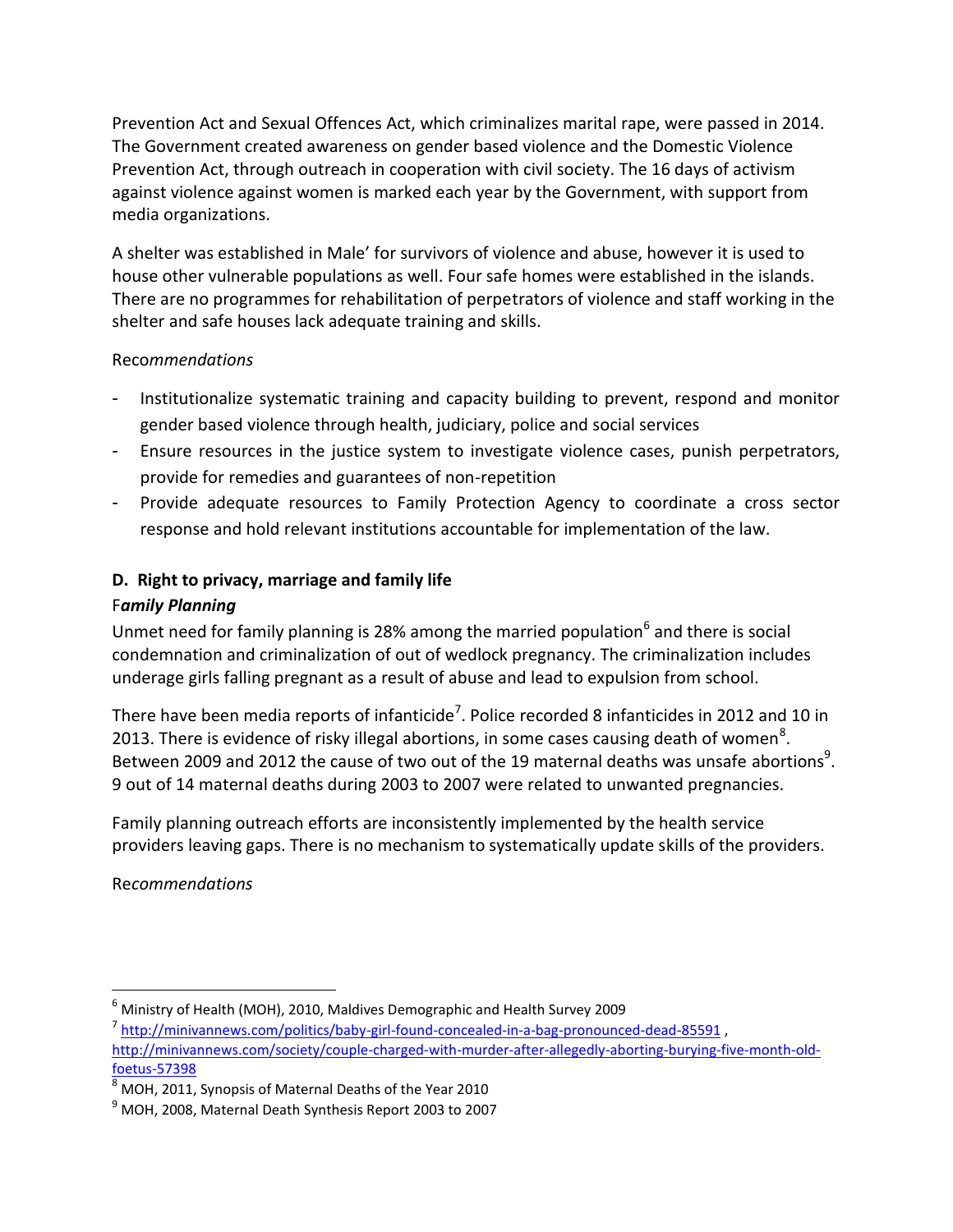- Ministry of Health to promote family planning and contraception through public health outreach and other means as a basic social service and a human right to enjoy a safe and responsible sexuality, including timing, number and spacing of their children.
- Ministry of Health to remove institutional barriers for contraceptive provisions such as removing condoms from Schedule  $3^{10}$  drugs list.
- Promote choice between a broader range of contraceptive methods, especially for remote islands, including short term and long term methods, barrier methods and emergency contraception.

Investigate and address barriers for access to family planning, in particular those experienced by adolescents and youth, unmarried women and marginalized and excluded population groups such as persons with disabilities, LGBT, sex workers, etc.

### *Marriages under 18 years*

The minimum age of marriage in Maldives is 18, however there is a stipulation in law that allows children under age of 18 to be married at the discretion of the Judge or Magistrate<sup>11</sup>. In 2012 there were 35 registered marriages involving children<sup>12</sup>. The median age of first marriage as per the most recent Demographic and Health Survey<sup>13</sup> remains at 19 years. In recent years there has been an increase of out of court marriages<sup>14</sup>, particularly in religious conservative contexts. Children born from those unions are considered "illegitimate" and deprived of legally using the father's name or inheriting property from the father, in accordance with Maldivian interpretation of Sharia Law. The Family Court announced in April 2014 that out of court marriages would not be registered <sup>15</sup>, none the less the practice continues.

#### Recom*mendations*

- Remove exceptions to the minimum age for marriage in Family Law
- Sensitize communities on disadvantages related to early marriage
- Engage religious institutions to prevent under age and out of Court marriages
- Ensure equal rights for children, including inheritance, regardless of and parents marital status

## **I. Right to health**

#### *Youth and Adolescent Sexual health*

l

 $10$  Schedule 3 drugs are only available with a medical prescription

 $11$  Family Law, 2000, Article 4(b)

<sup>&</sup>lt;sup>12</sup> Statistical Year Book 2013

<sup>&</sup>lt;sup>13</sup> MOH, 2010, Maldives Demographic and Health Survey 2009

<sup>&</sup>lt;sup>14</sup> [http://www.haveeru.com.mv/dhivehi/family\\_court/153492,](http://www.haveeru.com.mv/dhivehi/family_court/153492) (This link leads to an article in Divehi, suggest to include the English version – if available – or to remove the link).

<sup>15</sup> [http://minivannews.com/politics/fatwas-against-registering-marriages-a-huge-challenge-family-court-chief](http://minivannews.com/politics/fatwas-against-registering-marriages-a-huge-challenge-family-court-chief-judge-83630)[judge-83630,](http://minivannews.com/politics/fatwas-against-registering-marriages-a-huge-challenge-family-court-chief-judge-83630) 27 April 2014